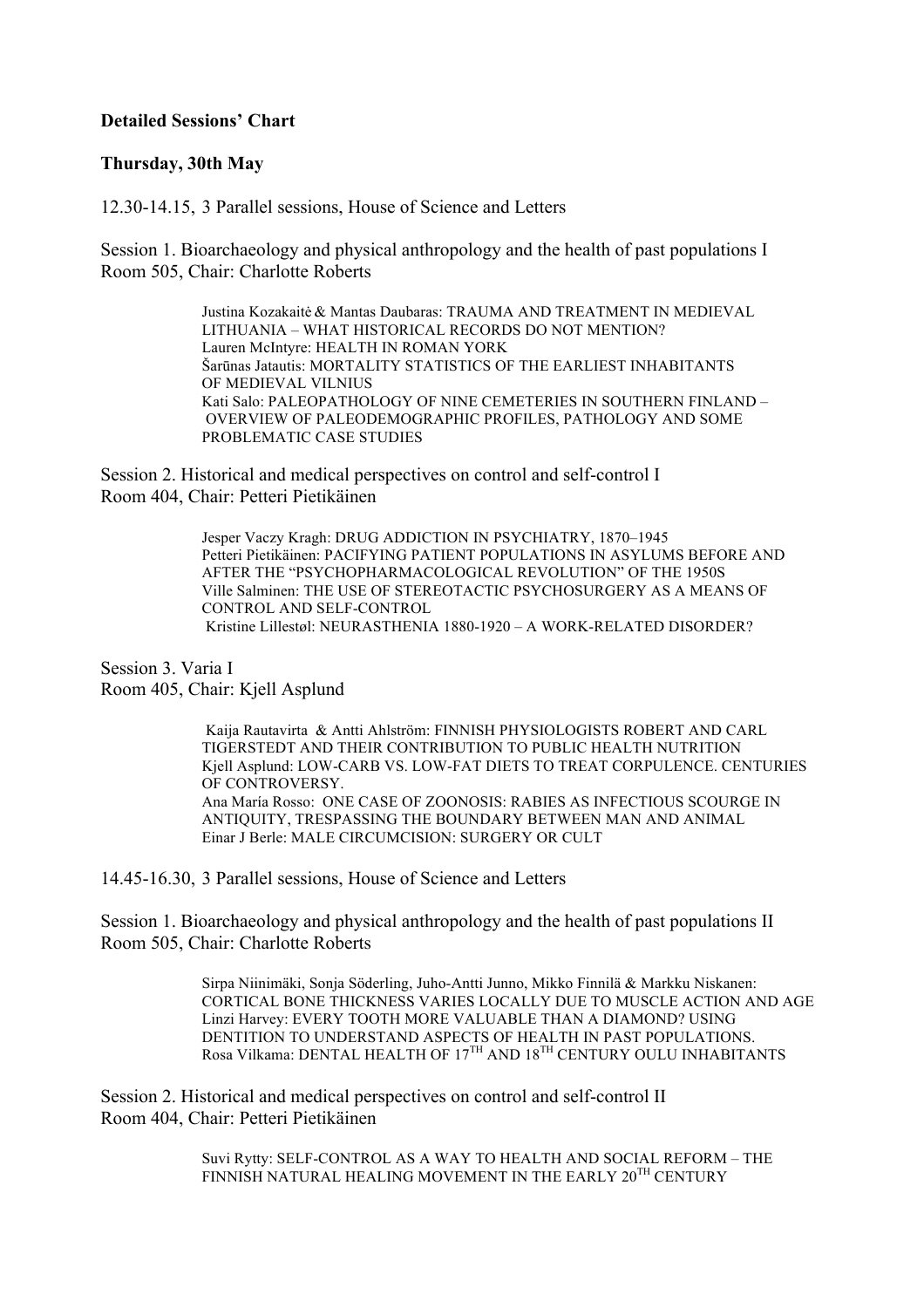Anna Niiranen: QUEEN VICTORIA, POSTNATAL DEPRESSION AND TROUBLES WITH EARLY MOTHERHOOD Jari Eilola: THE UNDERSTANDING OF ILLNESS AND HEALING IN EARLY MODERN FINLAND

Session 3. Medicine before the founding of universities in the Nordic countries Room 405, Chair: Susanna Niiranen

> Kirsi Kanerva: *MELANCHOLIA* IN MEDIEVAL ICELAND: REPRESENTATION OF AN ILLNESS IN VERNACULAR SAGA LITERATURE Óttar Guðmundsson: SUICIDES AND BURIAL RITES IN ICELAND 1500–1800 Susanna Niiranen: SLEEP AND INSOMNIA IN MEDIEVAL REMEDIES Annette Frölich: MEDICINE IN SOUTHERN SCANDINAVIA IN THE FIRST MILLENNIUM, ARCHAEOLOGICALLY VISUALIZED

## **Friday, 31st May**

12.30-14.15, 3 Parallel sessions, House of Science and Letters

Session 1. The history and legacy of Nordic anti-tuberculosis campaigns Room 404, Chair: Heini Hakosalo

> Heini Hakosalo:THE GERM-FREE CITADELS: THE CHRISTMAS SEAL HOMES (1936–73) AS PART OF THE FINNISH ANTI-TUBERCULOSIS CAMPAIGN Marianne Junila: MEDICAL AID AND EDUCATION - THE CHILD HEALTH CARE IN NORTHERN FINLAND IN POST-WAR ERA (1945–1960) Helene Laurent: THE ROLE OF INTERNATIONAL RELIEF ORGANIZATIONS IN POST-WAR FINLAND IN THE FIGHT AGAINST TUBERCULOSIS IN CHILDREN Teemu Ryymin: THE NORWEGIAN CAMPAIGN AGAINST TUBERCULOSIS AND ITS LEGACIES

Session 2. History of medical and health education I Room 505, Chair: Hans K:son Blomquist

> Óttar Gudmundsson: MEDICAL EDUCATION IN ICELAND IN THE 18TH AND 19TH **CENTURY** Sven Erik Hansen: PHILIPPE PINEL AND MEDICAL EDUCATION IN PARIS DURING THE TRANSITION FROM ENLIGHTENMENT TO THE POST-NAPOLEONIC AGE. Kaarina Rein: THE FIRST MEDICAL DISPUTATION AT THE UNIVERSITY OF TARTU AND AT THE UNIVERSITY OF TURKU: SIMILARITIES AND DIFFERENCES Hans K:son Blomquist: MORBI INFANTUM, PEHR VON AFZELIUS LECTURES IN CHILD DISORDERS IN BEGINNING OF 1800

Session 3. Poster session Corridor in the 4<sup>th</sup> Floor, Chair: Heikki S. Vuorinen

> Päivi Lappalainen, Jutta Ahlbeck, Kati Launis & Kirsi Tuohela: FRAGILE SUBJECTS: CHILDHOOD IN FINNISH LITERATURE AND MEDICINE, 1850s–2000s Antti Helminen: *HIPPIATRIKA*, A MASTERPIECE OF VETERINARY SCIENCE IN ANTIQUITY Katri Helminen: COMBATING BOVINE TUBERCULOSIS WAS A PART OF THE EFFORT TO IMPROVE THE AGRICULTURAL ECONOMY Maiju Mikkonen, Johan G. Eriksson, Antti Häkkinen, Helene Laurent, Heikki S. Vuorinen and Eero Kajantie: MEASURING MILK, MEASURING GROWTH: ORIGINS OF WELL-BABY CLINICS IN HELSINKI, FINLAND IN EARLY 20<sup>th</sup> CENTURY Eva Ahlsten, Lars Oreland: A UNIFIED MEDICAL AND PSYCHIATRIC HISTORY MUSEUM IN UPPSALA